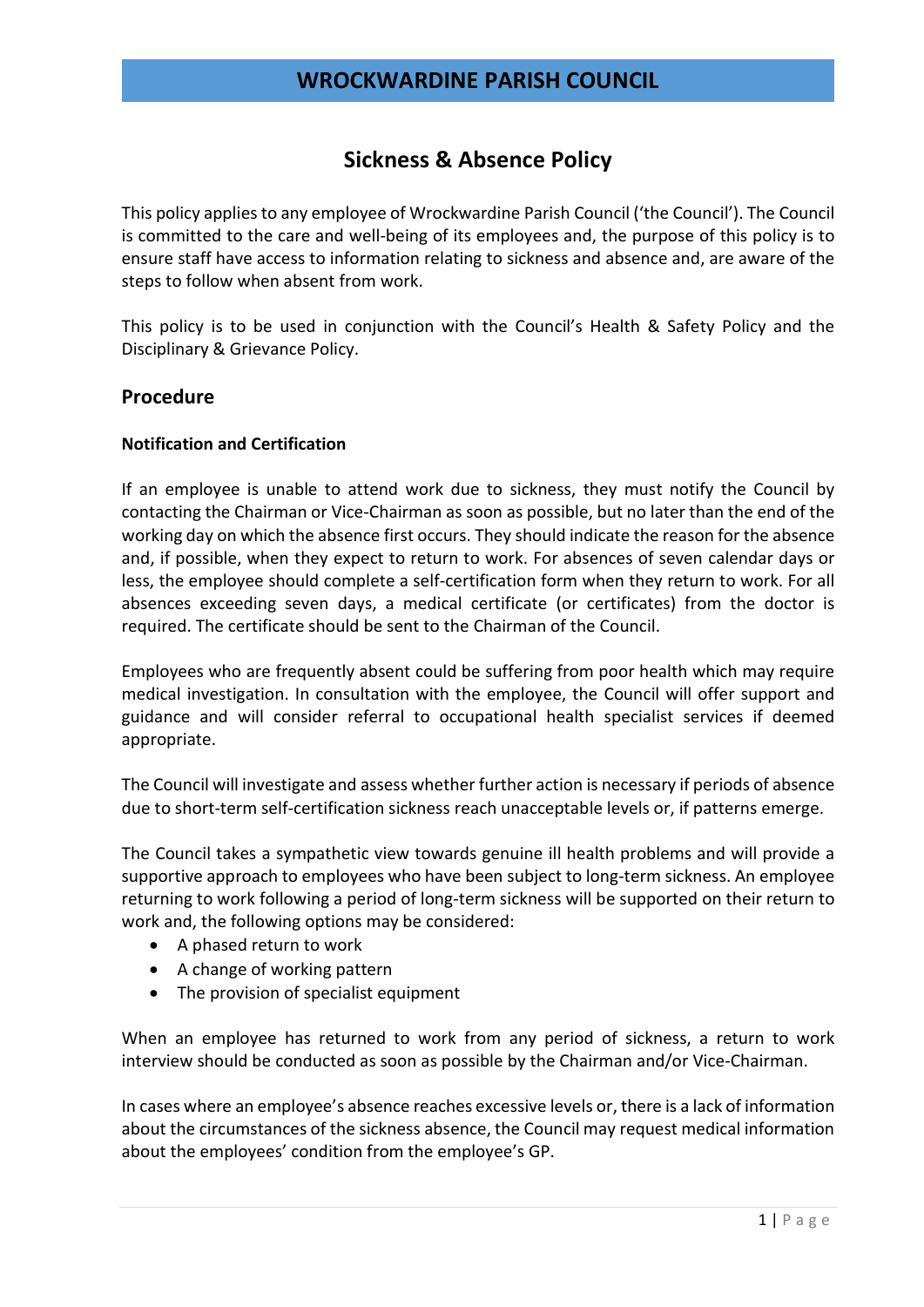## WROCKWARDINE PARISH COUNCIL

Any medical information received by the Council will be treated as strictly confidential. Any expense in obtaining medical information from the GP will be met by the Council.

### Unauthorised Absence

Unauthorised absence occurs when an employee fails to attend work and has not made arrangements with the Chairman or Vice-Chairman. Where an employee returns to work following an unauthorised absence, they will be required to attend a meeting with the Chairman and Vice-Chairman to explain their absence. The employee will be expected to take any unauthorised absence from their annual leave entitlement or, if no entitlement remains, pay will be deducted for the period of the unauthorised absence. Unauthorised absence may result in action being taken under the Disciplinary & Grievance Policy.

## Annual Leave

Annual leave entitlements are detailed in the employee's Contract of Employment.

Requests for annual leave are at the discretion of the Council, with consideration of the operational requirements of the Council being taken into account before a decision is made. Annual leave requests will not be unreasonably refused.

### Compassionate and/or Emergency Leave

Compassionate leave is at the discretion of the Council. The Council recognises that each individual's respective relationships are different. However, in order to achieve consistency, paid compassionate leave will be granted in the following circumstances:

- $\triangleright$  The death of a close family member i.e. spouse, civil partner, child, sibling, parent (or equivalent in-laws) or grand-parent
- $\triangleright$  The diagnosis of, or final stages of care for, a serious (life threatening) illness affecting a close family relative (as defined above)
- $\triangleright$  The employee falling victim to a serious crime
- $\triangleright$  Fire/flood/burglary at the employee's home
- $\triangleright$  Road traffic collisions or other distressing accidents/incidents involving the employee or a close family member (as defined above)

The length of paid compassionate leave granted is at the discretion of the Council, but is limited to a maximum of three days. Where a situation requires an extended period of leave beyond three days, other options should be discussed including the use of TOIL, annual leave and/or a period of unpaid leave.

Requests for compassionate leave for situations not included above will be considered on an individual basis.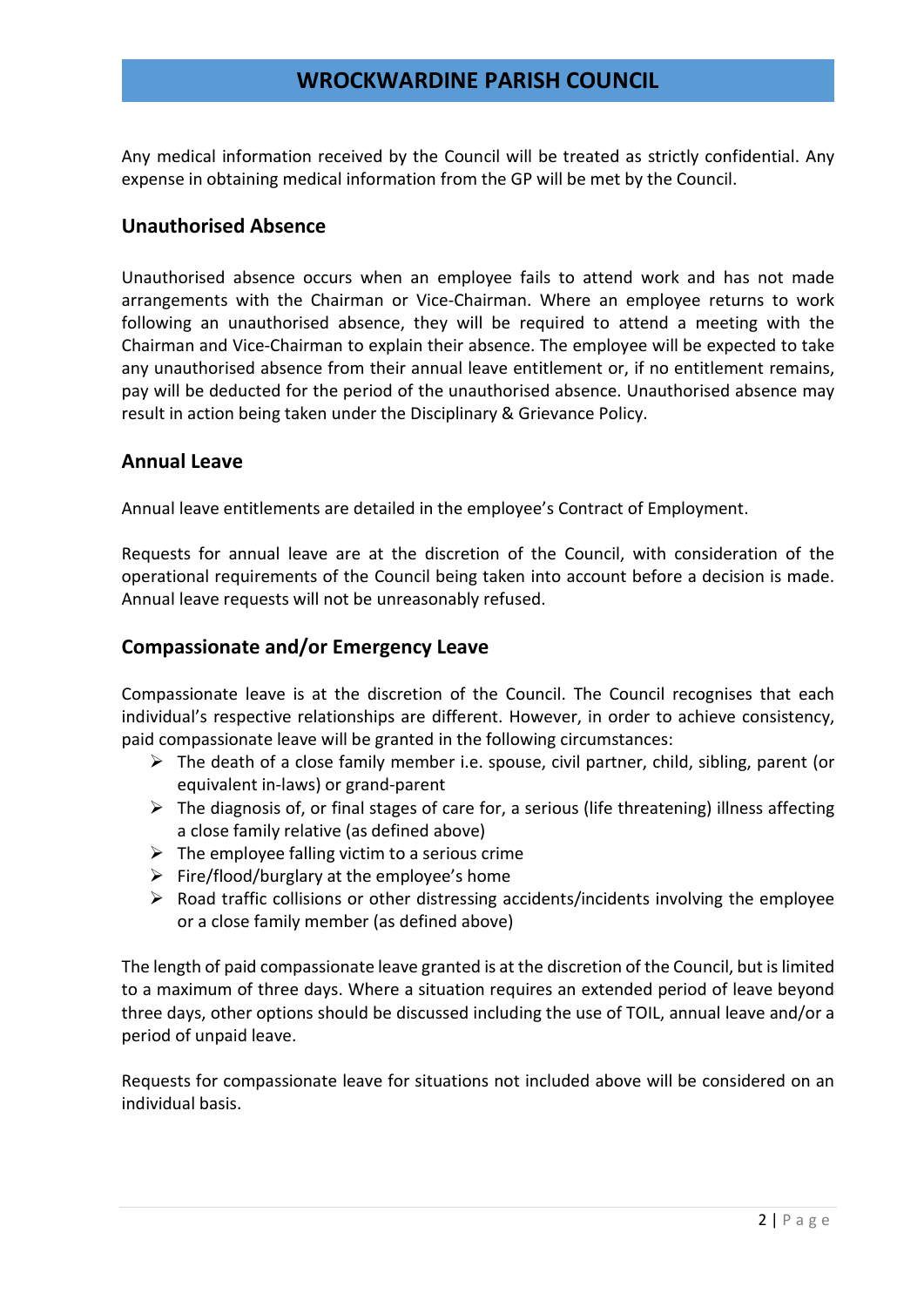# WROCKWARDINE PARISH COUNCIL

### Parental Bereavement Leave

If an employee's child dies before they turn 18, or if the employee suffers a stillbirth after 24 weeks of pregnancy the following applies:

- $\geq 2$  weeks bereavement leave together; or
- $\geq$  2 separate weeks of leave; or
- $\triangleright$  Only one week of leave

A week is the same number of days that the employee normally works in a week. It can start on or after the death or stillbirth or must finish within 56 weeks of the date of the death or stillbirth.

See www.gov.uk/parental-bereavement-pay-leave for more details.

## Time off in lieu (TOIL)

Individual weekly working hours are detailed in the employee's Contract of Employment.

The Council recognises an employee's right to receive recompense for working beyond their contracted hours. Any paid overtime must be agreed in advance with the Chairman and Vice-Chairman and ratified by Full Council. Overtime is paid at the standard hourly rate.

## Maternity/Paternity/Adoption/Parental leave

The Council recognises an employee's right to these as set out in relevant legislation.

### **Disability**

Absences relating to the disability of an employee will be kept separate from sickness absence records and managed in accordance with relevant legislation and the Disability Discrimination Act 1995.

Where an employee has a condition that means they might be considered disabled within the meaning of the Equality Act 2010, the Council will attempt to make reasonable adjustments to their job to accommodate their requirements. The employee will be fully consulted at all times. If reasonable adjustments are not a viable option and, there is no likelihood of a return to work in the near future, a decision to dismiss may be the inevitable outcome.

### Dismissal and the Right to Appeal

In the event of dismissal, the reason for the dismissal and the circumstances leading to that decision will be documented in writing to the employee. The employee may appeal against their dismissal by writing, within 5 working days of their receipt of the dismissal letter, to the Chairman stating the grounds on which they wish to appeal. The appeal will be heard in